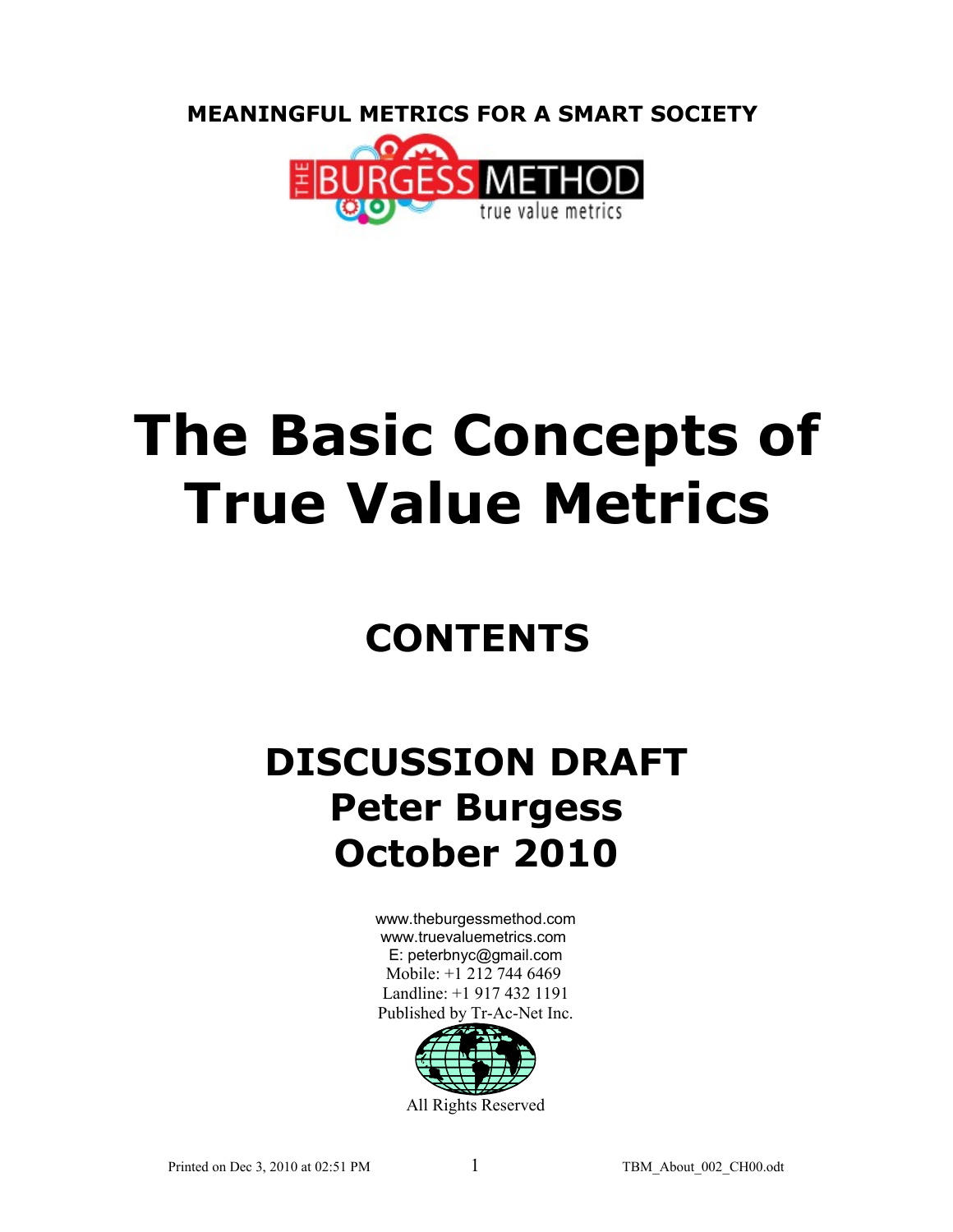This part of the book contains three sections: (1) the Table of Contents at the Chapter level  $(2)$  A Table of Contents with detail withing the chapters; and,  $(3)$  a section where each of the chapters are described in a short paragraph (about 50 words).

1

### **Table of Contents**

AT THE CHAPTER LEVEL

### **Table of Contents**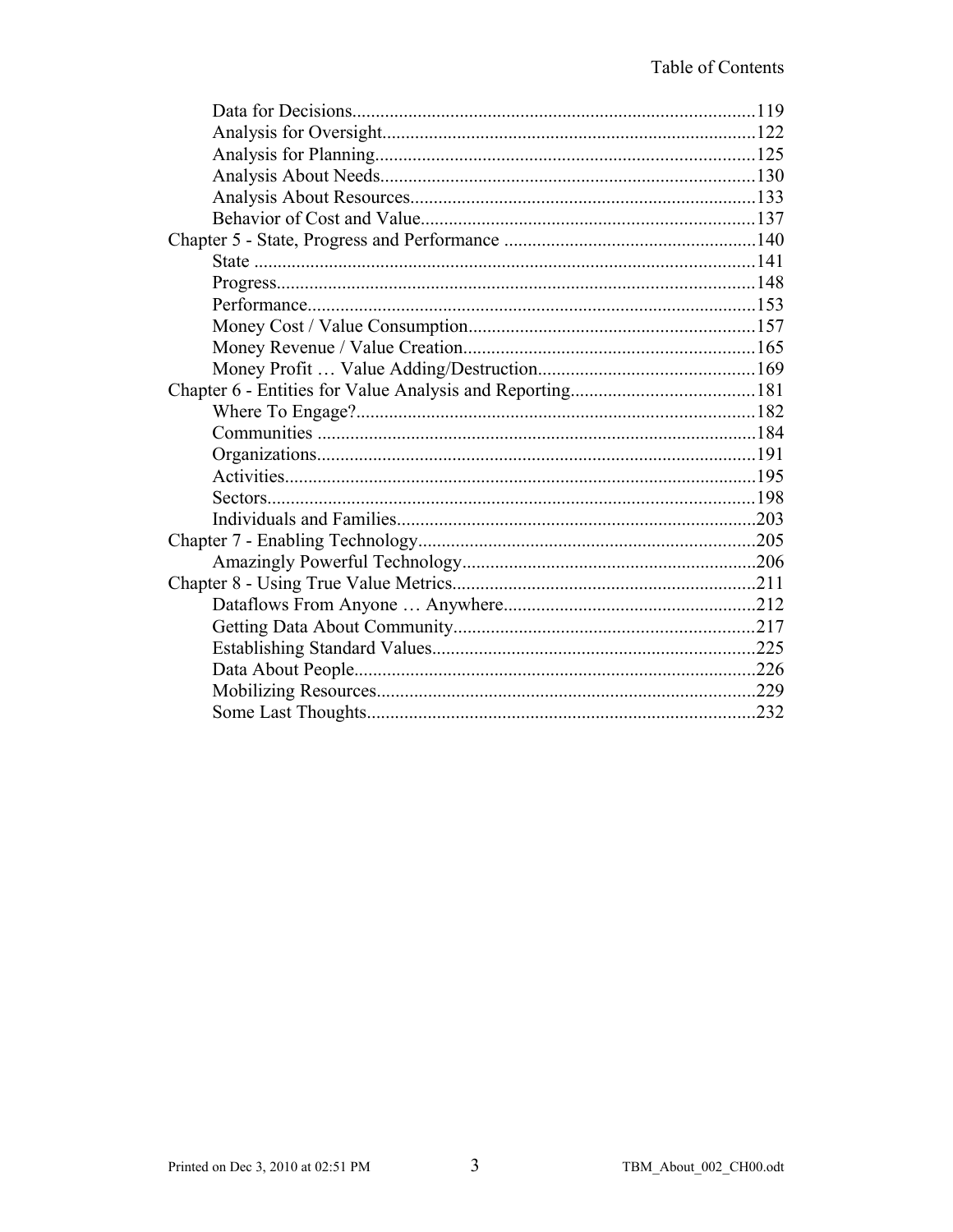# **2**

## **Table of Contents**

#### WITH DETAIL WITHIN MAIN CHAPTERS

| Happiness  quality of life  needs  wants12<br>Wealth  using money metrics is finite and quite limited17<br>Quality of life does not need to be limited<br>. 18<br>The virtuous cycle of sustainable development 19 |  |
|--------------------------------------------------------------------------------------------------------------------------------------------------------------------------------------------------------------------|--|
|                                                                                                                                                                                                                    |  |
|                                                                                                                                                                                                                    |  |
|                                                                                                                                                                                                                    |  |
|                                                                                                                                                                                                                    |  |
|                                                                                                                                                                                                                    |  |
|                                                                                                                                                                                                                    |  |
|                                                                                                                                                                                                                    |  |
|                                                                                                                                                                                                                    |  |
|                                                                                                                                                                                                                    |  |
|                                                                                                                                                                                                                    |  |
|                                                                                                                                                                                                                    |  |
|                                                                                                                                                                                                                    |  |
|                                                                                                                                                                                                                    |  |
|                                                                                                                                                                                                                    |  |
|                                                                                                                                                                                                                    |  |
|                                                                                                                                                                                                                    |  |
|                                                                                                                                                                                                                    |  |
|                                                                                                                                                                                                                    |  |
|                                                                                                                                                                                                                    |  |
|                                                                                                                                                                                                                    |  |
|                                                                                                                                                                                                                    |  |
|                                                                                                                                                                                                                    |  |
|                                                                                                                                                                                                                    |  |
|                                                                                                                                                                                                                    |  |
|                                                                                                                                                                                                                    |  |
|                                                                                                                                                                                                                    |  |
|                                                                                                                                                                                                                    |  |
|                                                                                                                                                                                                                    |  |
|                                                                                                                                                                                                                    |  |
|                                                                                                                                                                                                                    |  |
|                                                                                                                                                                                                                    |  |
|                                                                                                                                                                                                                    |  |
|                                                                                                                                                                                                                    |  |
|                                                                                                                                                                                                                    |  |
|                                                                                                                                                                                                                    |  |
|                                                                                                                                                                                                                    |  |
|                                                                                                                                                                                                                    |  |
|                                                                                                                                                                                                                    |  |
|                                                                                                                                                                                                                    |  |
|                                                                                                                                                                                                                    |  |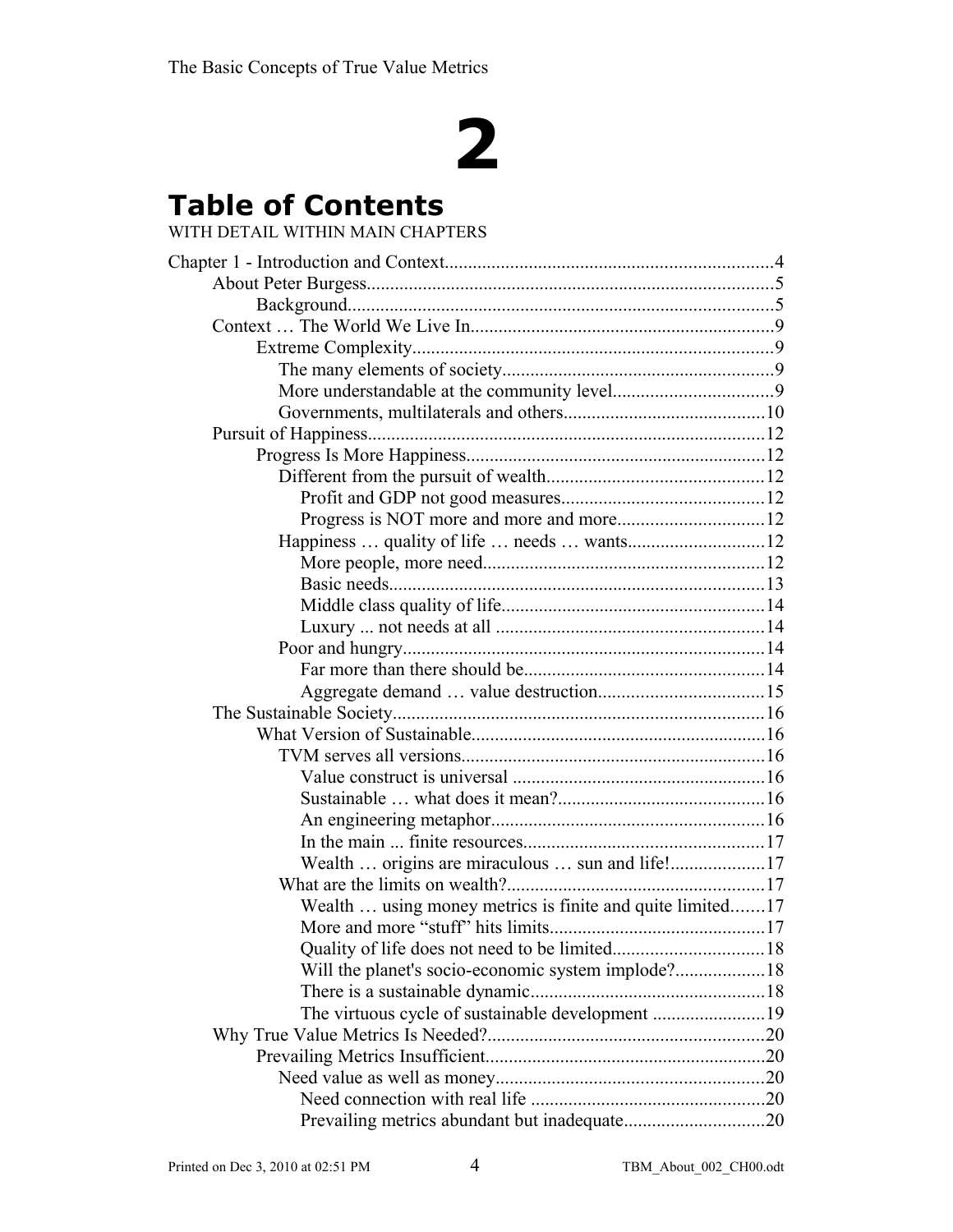| .25 |
|-----|
|     |
|     |
|     |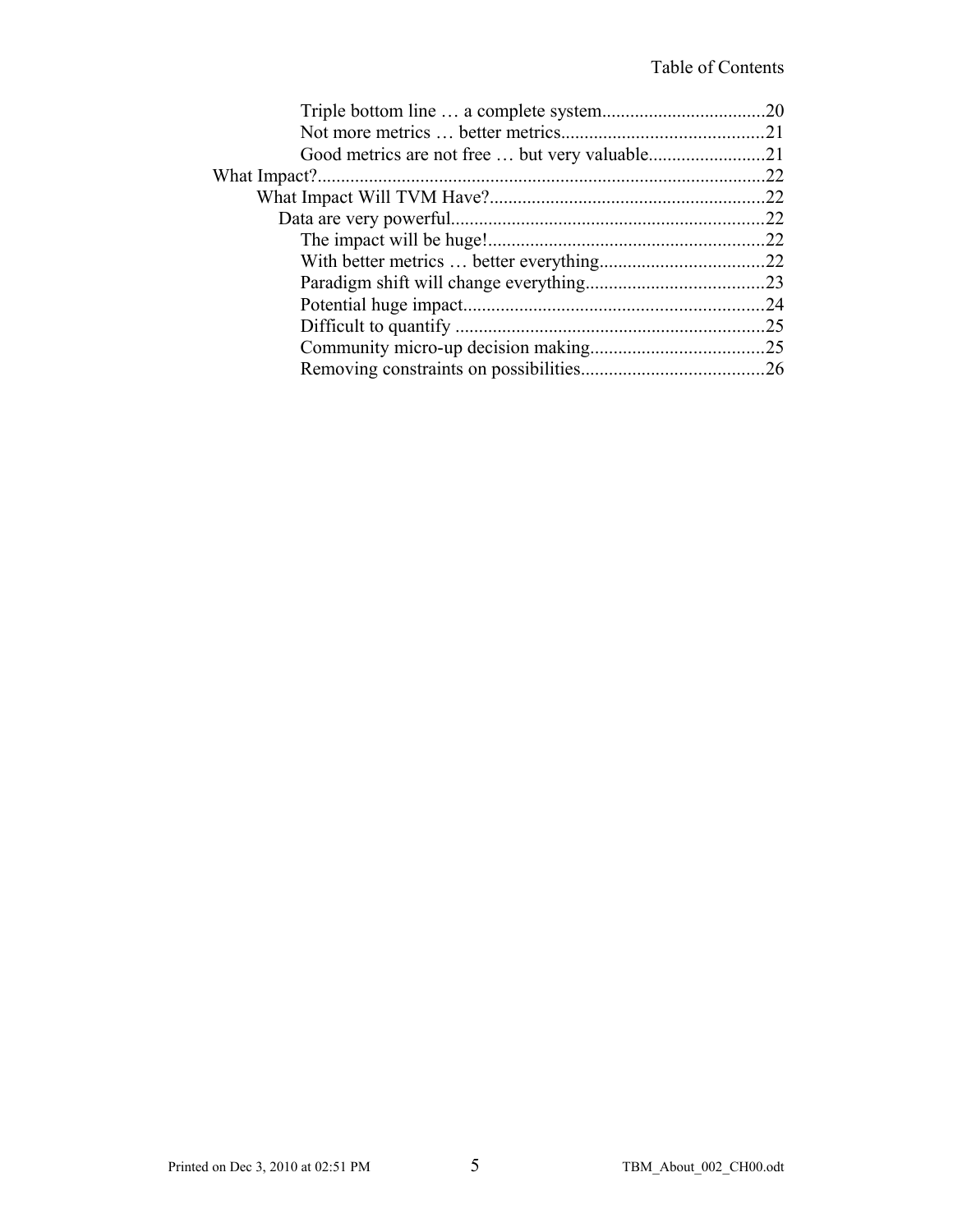| Chapter 2 - How True Value Metrics Improves Quality of Life27 |      |
|---------------------------------------------------------------|------|
|                                                               |      |
|                                                               |      |
|                                                               |      |
|                                                               |      |
|                                                               |      |
|                                                               |      |
| Value  subjective  but still very important 29                |      |
| Value must be quantified  just like money29                   |      |
|                                                               |      |
| Starts with a double entry accounting construct29             |      |
|                                                               |      |
|                                                               |      |
| Analytical construct from need to progress 30                 |      |
|                                                               |      |
|                                                               |      |
|                                                               |      |
|                                                               |      |
|                                                               |      |
|                                                               |      |
| Complements other social progress metrics32                   |      |
|                                                               |      |
|                                                               |      |
|                                                               |      |
|                                                               |      |
|                                                               |      |
|                                                               |      |
|                                                               |      |
|                                                               |      |
|                                                               |      |
|                                                               |      |
|                                                               |      |
|                                                               | . 36 |
| Data  metrics  facts on everything that matters37             |      |
|                                                               |      |
|                                                               |      |
|                                                               |      |
|                                                               |      |
|                                                               |      |
|                                                               |      |
|                                                               |      |
|                                                               |      |
|                                                               |      |
|                                                               |      |
|                                                               |      |
|                                                               |      |
| Quality  qualitative or analog information41                  |      |
|                                                               |      |
|                                                               |      |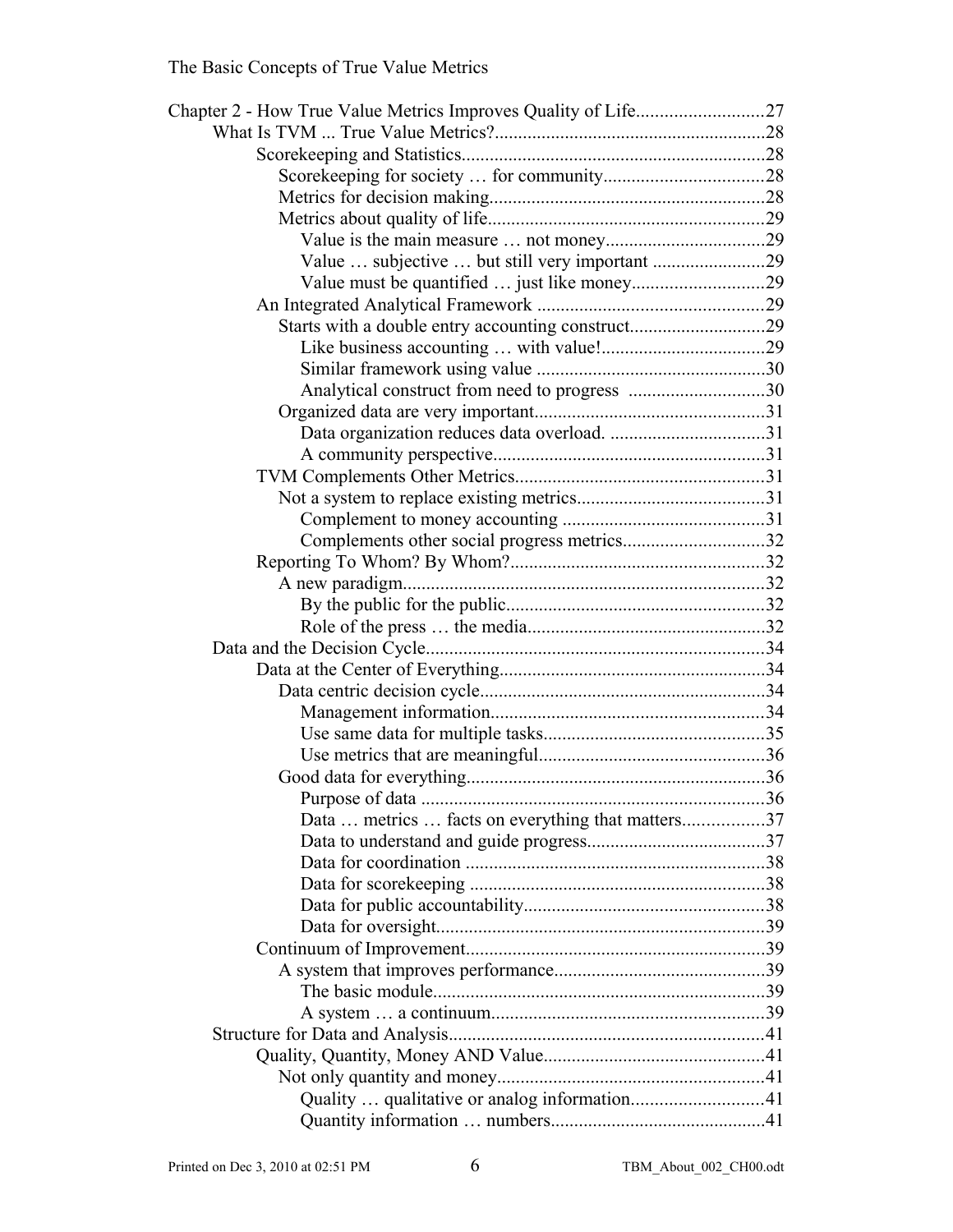| Reporting |  |
|-----------|--|
|           |  |
|           |  |
|           |  |
|           |  |
|           |  |
|           |  |
|           |  |
|           |  |
|           |  |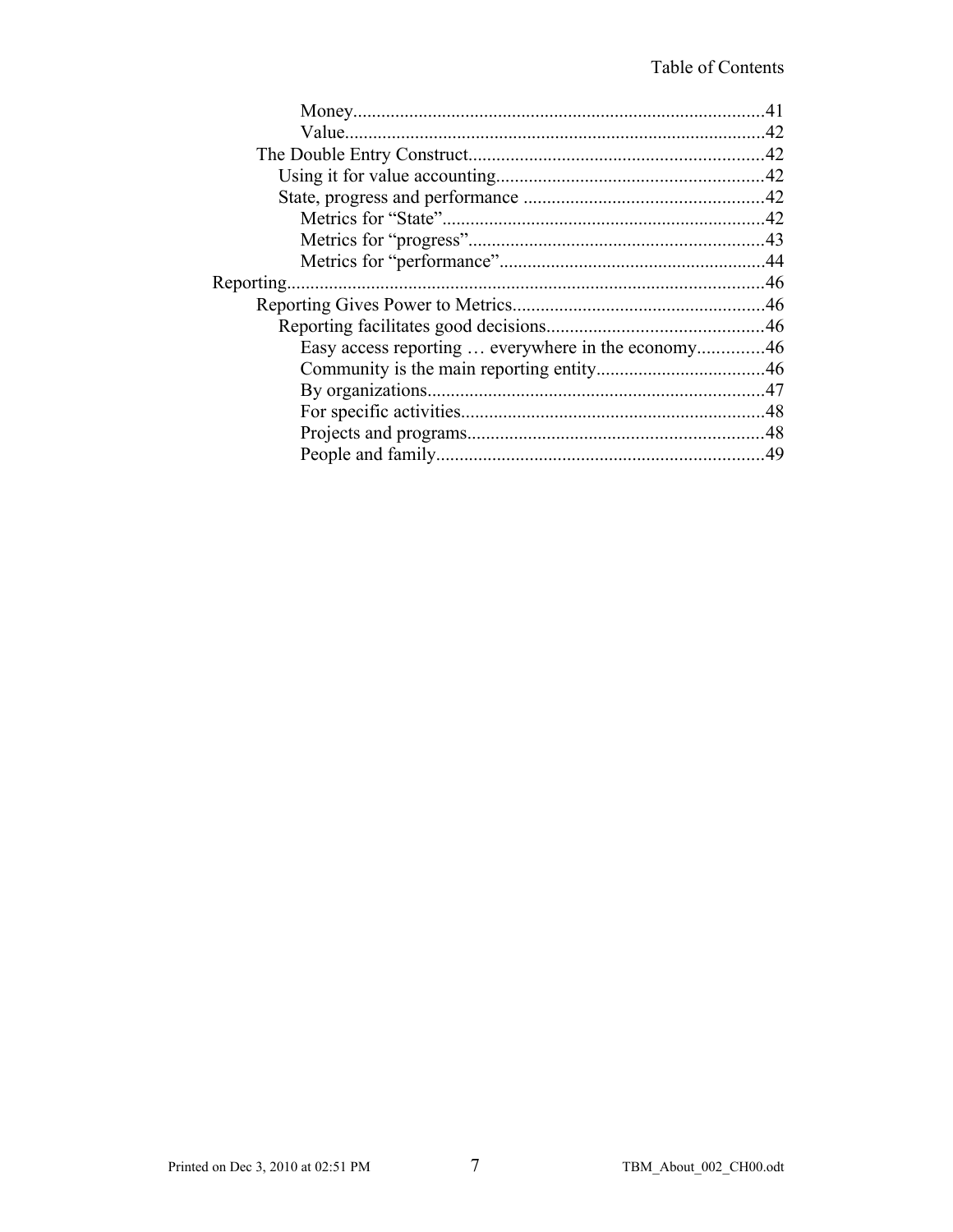| Detailed data  no more tyranny of the average 53       |  |
|--------------------------------------------------------|--|
|                                                        |  |
|                                                        |  |
|                                                        |  |
|                                                        |  |
|                                                        |  |
|                                                        |  |
| Use locally  simple analysis, practical use55          |  |
| Use same data for oversight and accountability57       |  |
|                                                        |  |
|                                                        |  |
|                                                        |  |
|                                                        |  |
| Data storage  and efficient access to use everywhere58 |  |
|                                                        |  |
|                                                        |  |
|                                                        |  |
|                                                        |  |
|                                                        |  |
|                                                        |  |
|                                                        |  |
|                                                        |  |
|                                                        |  |
|                                                        |  |
|                                                        |  |
|                                                        |  |
|                                                        |  |
|                                                        |  |
|                                                        |  |
|                                                        |  |
|                                                        |  |
|                                                        |  |
|                                                        |  |
|                                                        |  |
|                                                        |  |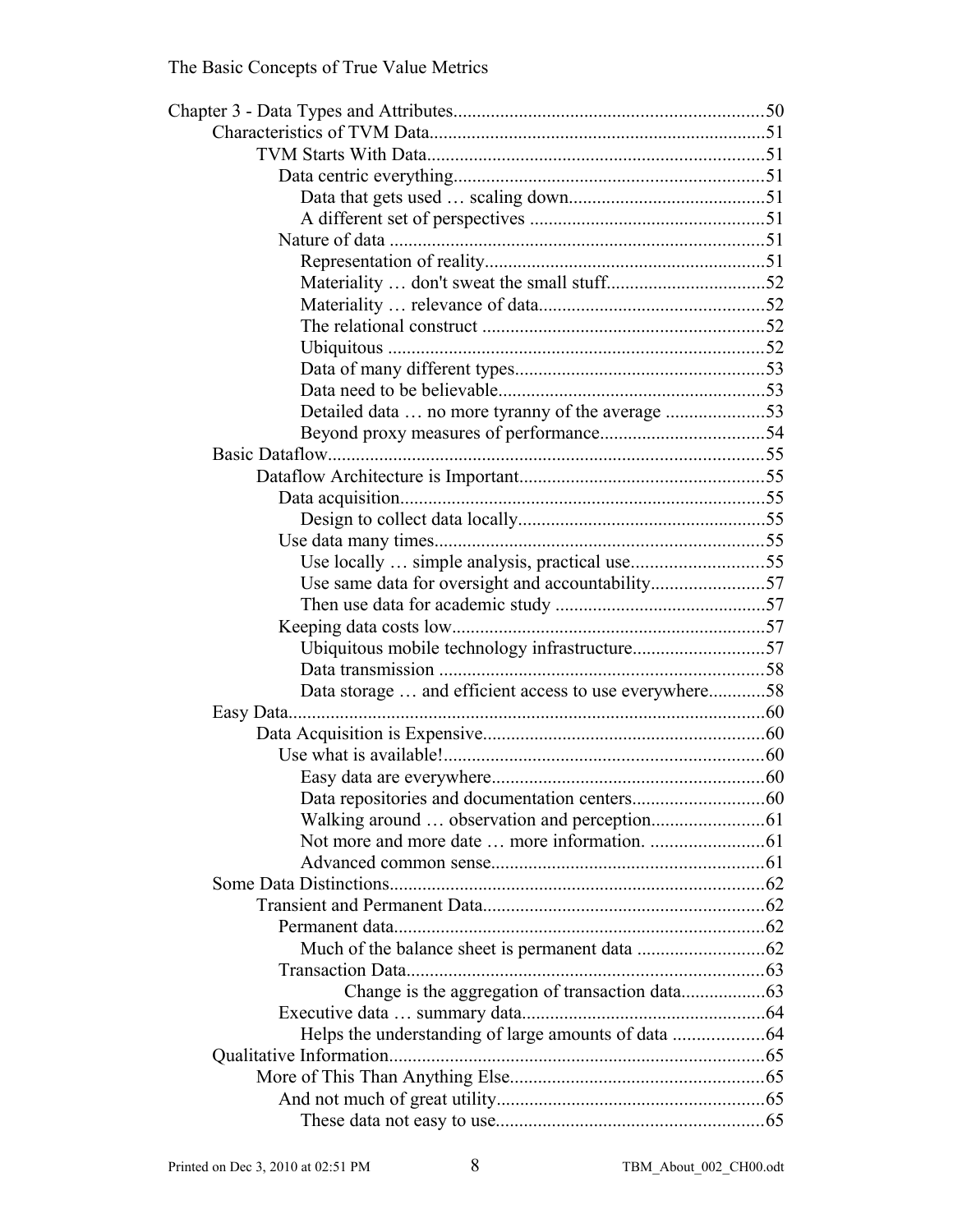| Standard Value |  |
|----------------|--|
|                |  |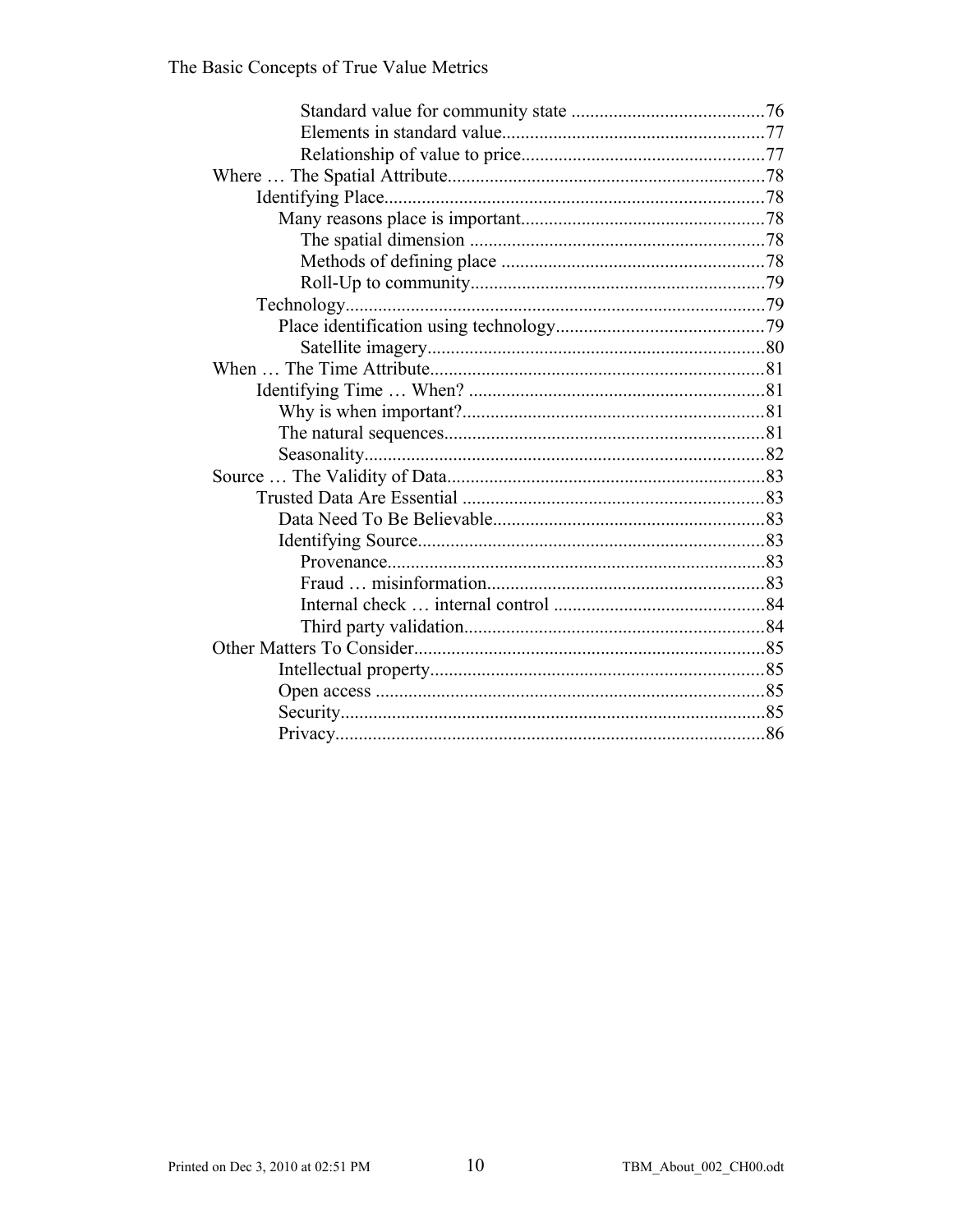| Cost efficiency  how much actual was relative to standard92 |  |
|-------------------------------------------------------------|--|
| Cost effectiveness  How much value for the cost? 92         |  |
|                                                             |  |
|                                                             |  |
|                                                             |  |
|                                                             |  |
|                                                             |  |
|                                                             |  |
|                                                             |  |
|                                                             |  |
| Efficient public transit systems have high value95          |  |
|                                                             |  |
|                                                             |  |
|                                                             |  |
|                                                             |  |
|                                                             |  |
|                                                             |  |
|                                                             |  |
| From raw material to final consumer in petroleum99          |  |
|                                                             |  |
|                                                             |  |
|                                                             |  |
|                                                             |  |
|                                                             |  |
|                                                             |  |
|                                                             |  |
|                                                             |  |
|                                                             |  |
|                                                             |  |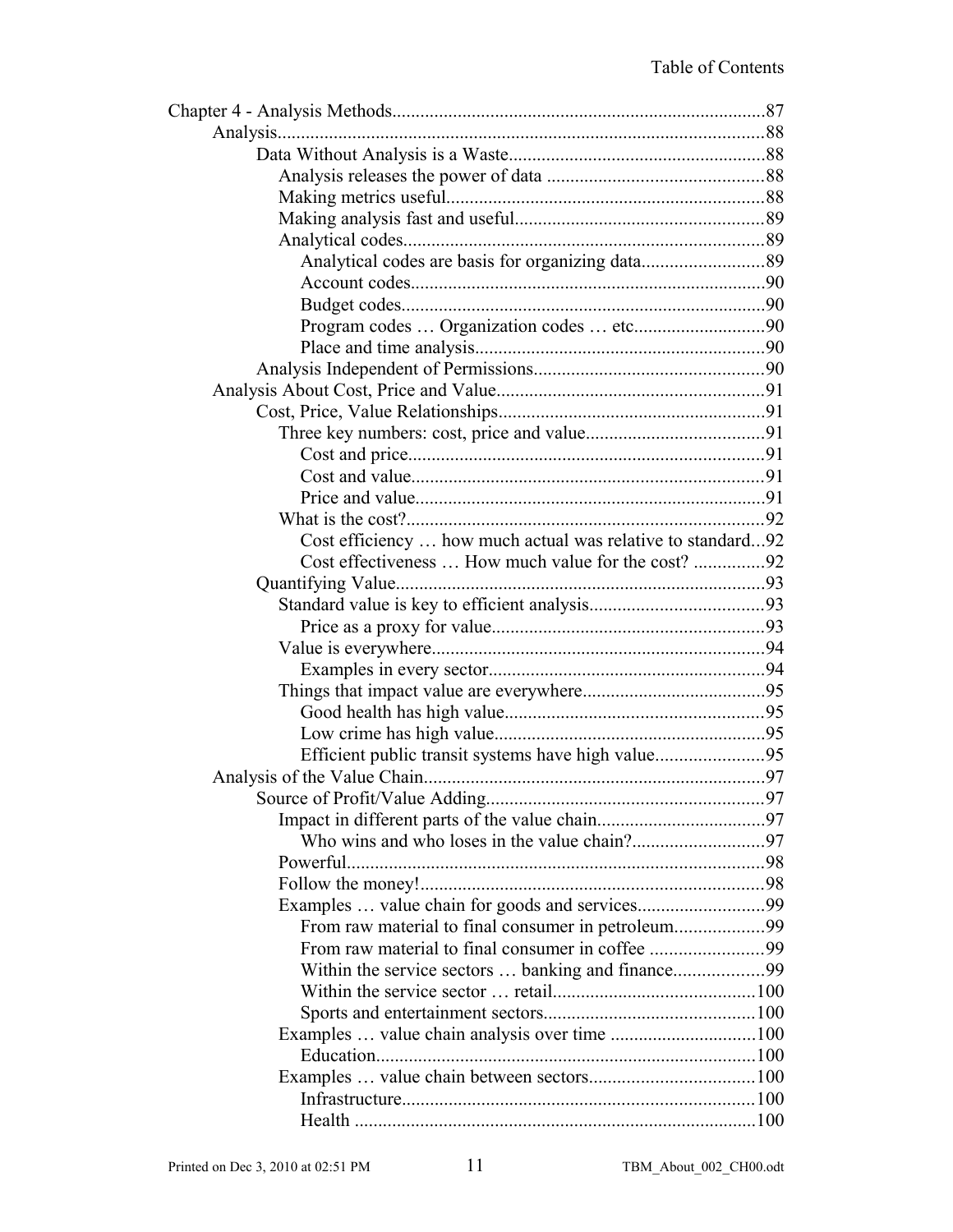| Examples  value chain analysis between places101      |  |
|-------------------------------------------------------|--|
|                                                       |  |
| External to the community transactions lose value101  |  |
|                                                       |  |
|                                                       |  |
|                                                       |  |
|                                                       |  |
|                                                       |  |
|                                                       |  |
|                                                       |  |
| A widely accepted framework of metrics is needed103   |  |
|                                                       |  |
|                                                       |  |
|                                                       |  |
| This is only money sustainability to pay the bills104 |  |
|                                                       |  |
|                                                       |  |
|                                                       |  |
|                                                       |  |
|                                                       |  |
|                                                       |  |
|                                                       |  |
| One datapoint in time  or two  or more106             |  |
|                                                       |  |
|                                                       |  |
|                                                       |  |
|                                                       |  |
|                                                       |  |
|                                                       |  |
|                                                       |  |
|                                                       |  |
|                                                       |  |
|                                                       |  |
| Standard costs variance analysis reduces workload108  |  |
| Standard costs common in analytical accounting108     |  |
|                                                       |  |
|                                                       |  |
|                                                       |  |
|                                                       |  |
|                                                       |  |
|                                                       |  |
|                                                       |  |
|                                                       |  |
|                                                       |  |
|                                                       |  |
| Management information not rigorous  but it works111  |  |
|                                                       |  |
|                                                       |  |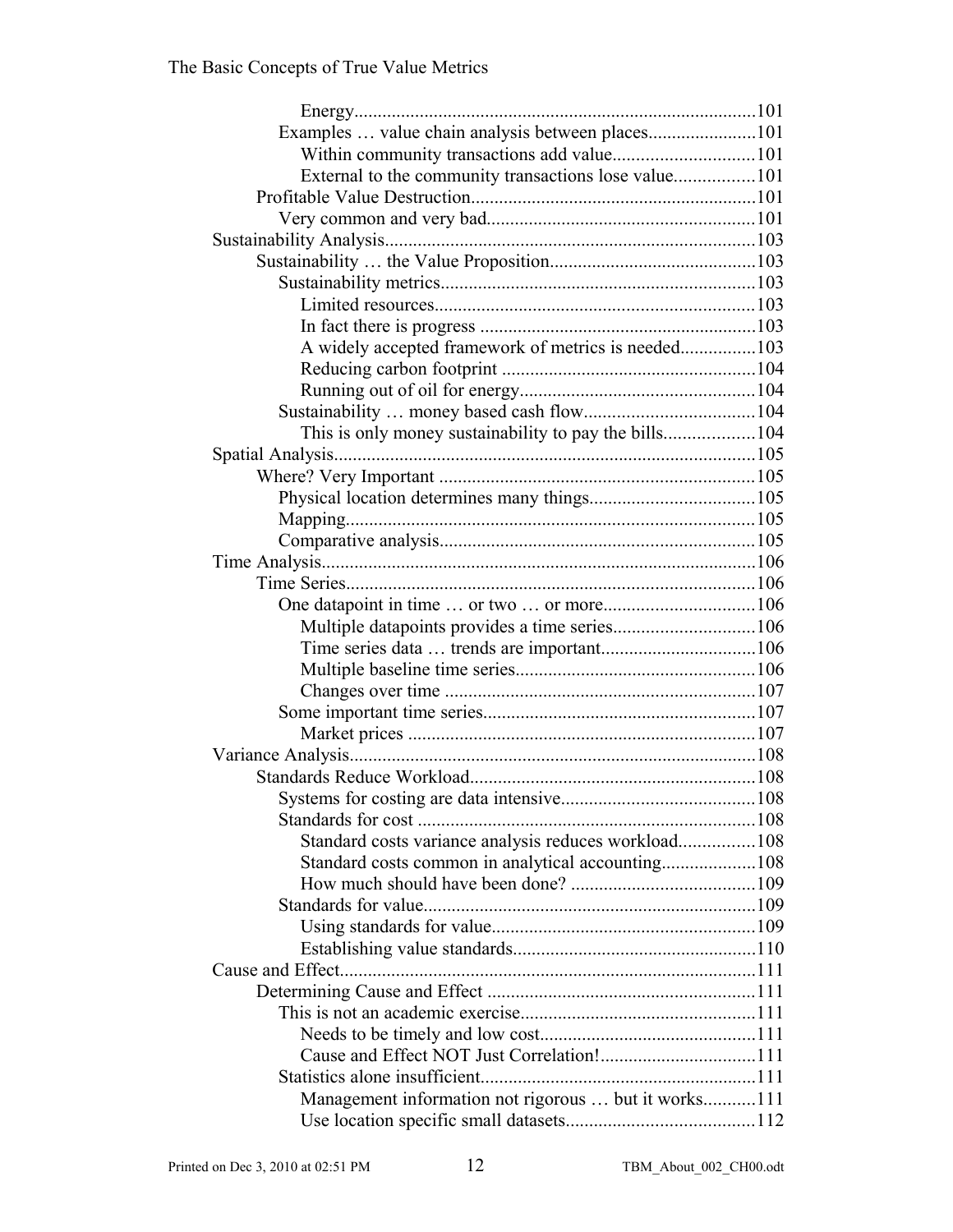| THIS community is NOT an average community!114           |  |
|----------------------------------------------------------|--|
|                                                          |  |
|                                                          |  |
|                                                          |  |
|                                                          |  |
|                                                          |  |
|                                                          |  |
|                                                          |  |
| Activity  ultimate drill down  the origin for roll-up116 |  |
|                                                          |  |
|                                                          |  |
|                                                          |  |
|                                                          |  |
|                                                          |  |
|                                                          |  |
|                                                          |  |
|                                                          |  |
|                                                          |  |
|                                                          |  |
|                                                          |  |
|                                                          |  |
|                                                          |  |
|                                                          |  |
| Community decisions need cause and effect120             |  |
|                                                          |  |
|                                                          |  |
|                                                          |  |
| TVM oversight based on exception reporting122            |  |
|                                                          |  |
|                                                          |  |
|                                                          |  |
|                                                          |  |
| This is process  that includes measurement 123           |  |
|                                                          |  |
|                                                          |  |
|                                                          |  |
|                                                          |  |
|                                                          |  |
|                                                          |  |
|                                                          |  |
|                                                          |  |
|                                                          |  |
|                                                          |  |
|                                                          |  |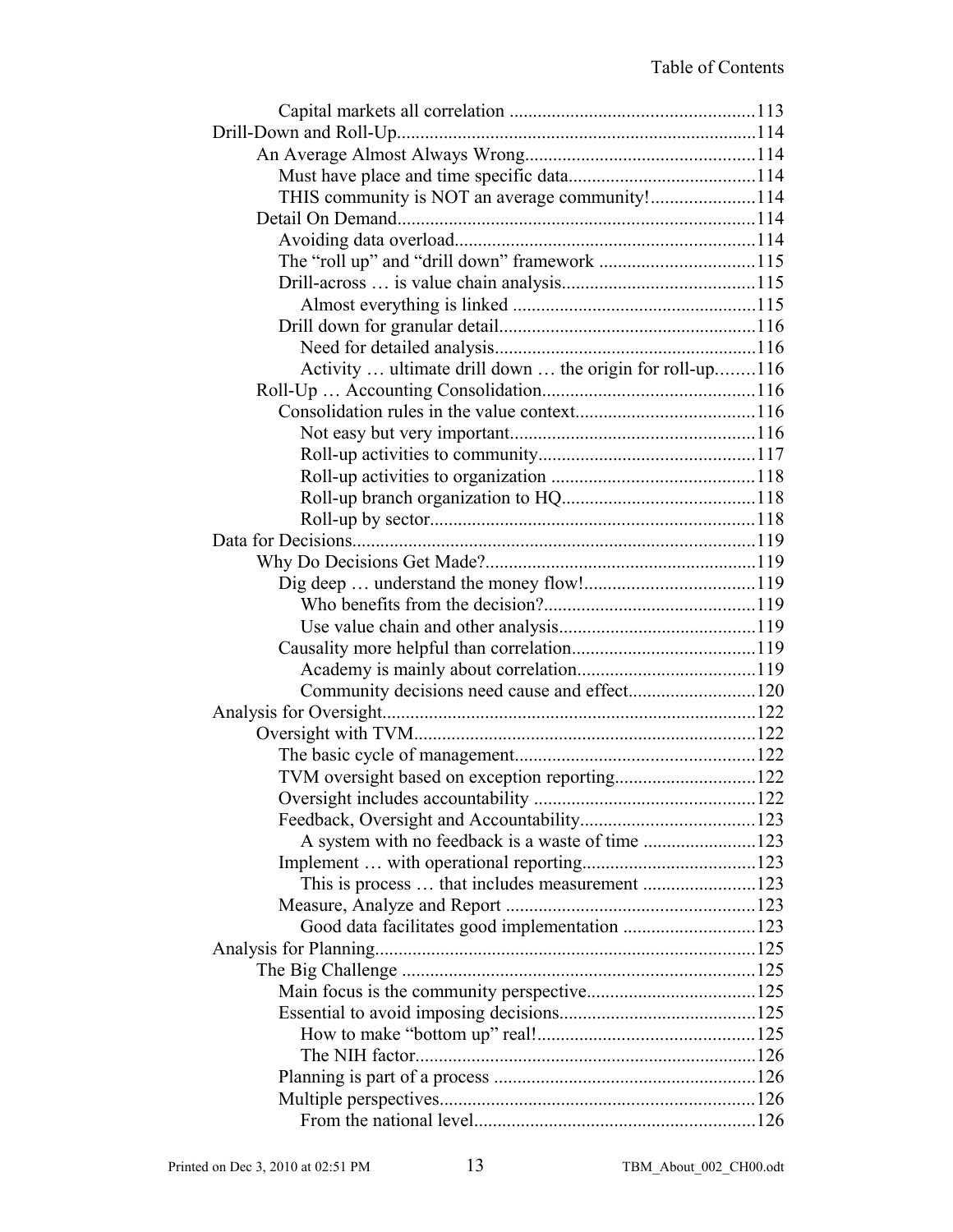| Available resources  priority sectors  opportunities129 |  |
|---------------------------------------------------------|--|
|                                                         |  |
|                                                         |  |
|                                                         |  |
|                                                         |  |
|                                                         |  |
|                                                         |  |
|                                                         |  |
| Needs are one thing  wants are another!130              |  |
|                                                         |  |
|                                                         |  |
|                                                         |  |
|                                                         |  |
|                                                         |  |
| What mechanism for community investment?132             |  |
|                                                         |  |
|                                                         |  |
|                                                         |  |
|                                                         |  |
|                                                         |  |
|                                                         |  |
|                                                         |  |
|                                                         |  |
|                                                         |  |
|                                                         |  |
|                                                         |  |
|                                                         |  |
|                                                         |  |
|                                                         |  |
|                                                         |  |
|                                                         |  |
|                                                         |  |
|                                                         |  |
|                                                         |  |
|                                                         |  |
|                                                         |  |
| Many ODA agencies use activity as proxy for impact134   |  |
|                                                         |  |
|                                                         |  |
|                                                         |  |
|                                                         |  |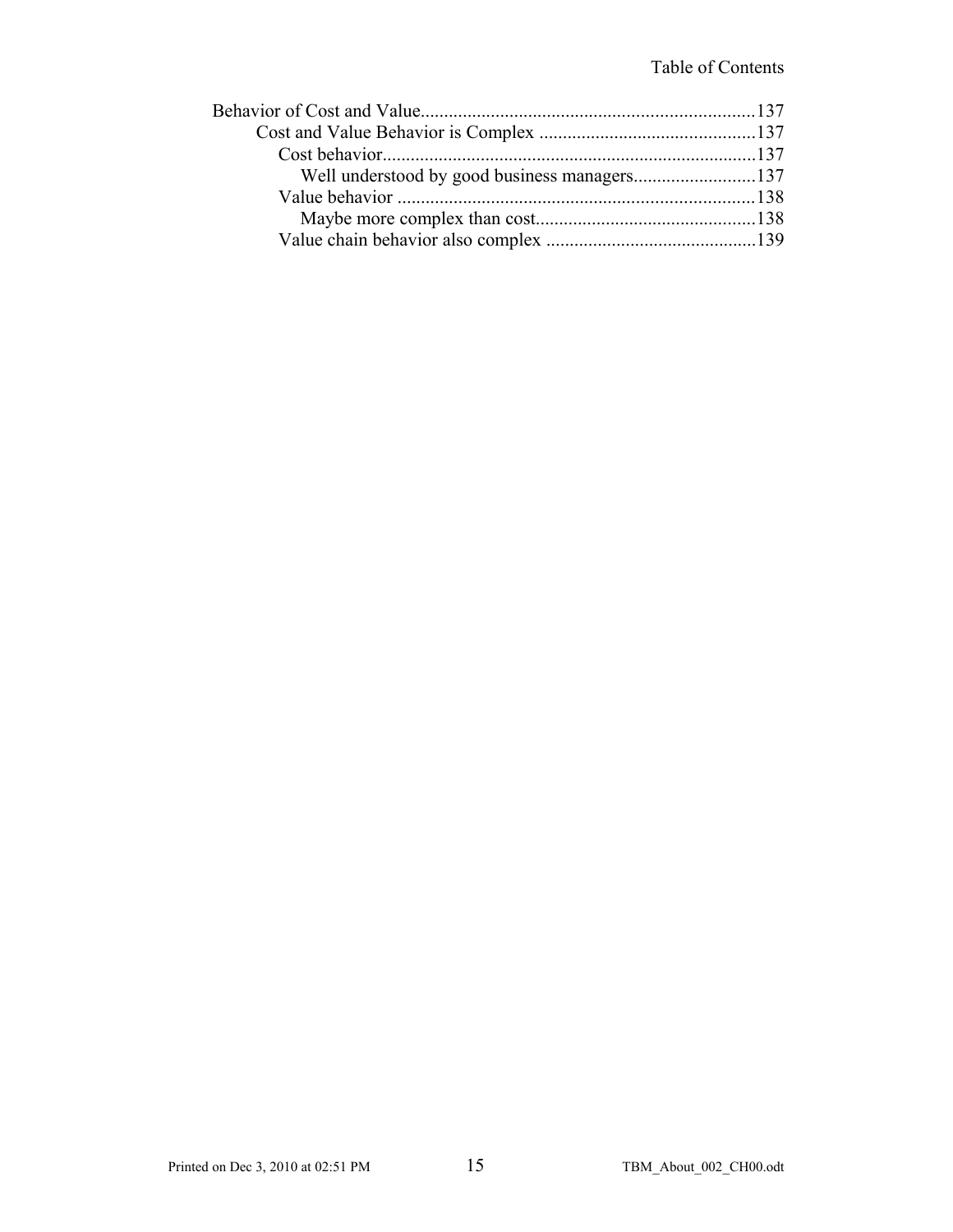| Physical capacity  buildings, infrastructure, etc144 |  |
|------------------------------------------------------|--|
|                                                      |  |
|                                                      |  |
|                                                      |  |
|                                                      |  |
|                                                      |  |
|                                                      |  |
|                                                      |  |
|                                                      |  |
|                                                      |  |
| As assets                                            |  |
|                                                      |  |
|                                                      |  |
|                                                      |  |
|                                                      |  |
|                                                      |  |
|                                                      |  |
|                                                      |  |
|                                                      |  |
|                                                      |  |
|                                                      |  |
|                                                      |  |
| Simple balance sheet  the steady state situation149  |  |
|                                                      |  |
|                                                      |  |
|                                                      |  |
|                                                      |  |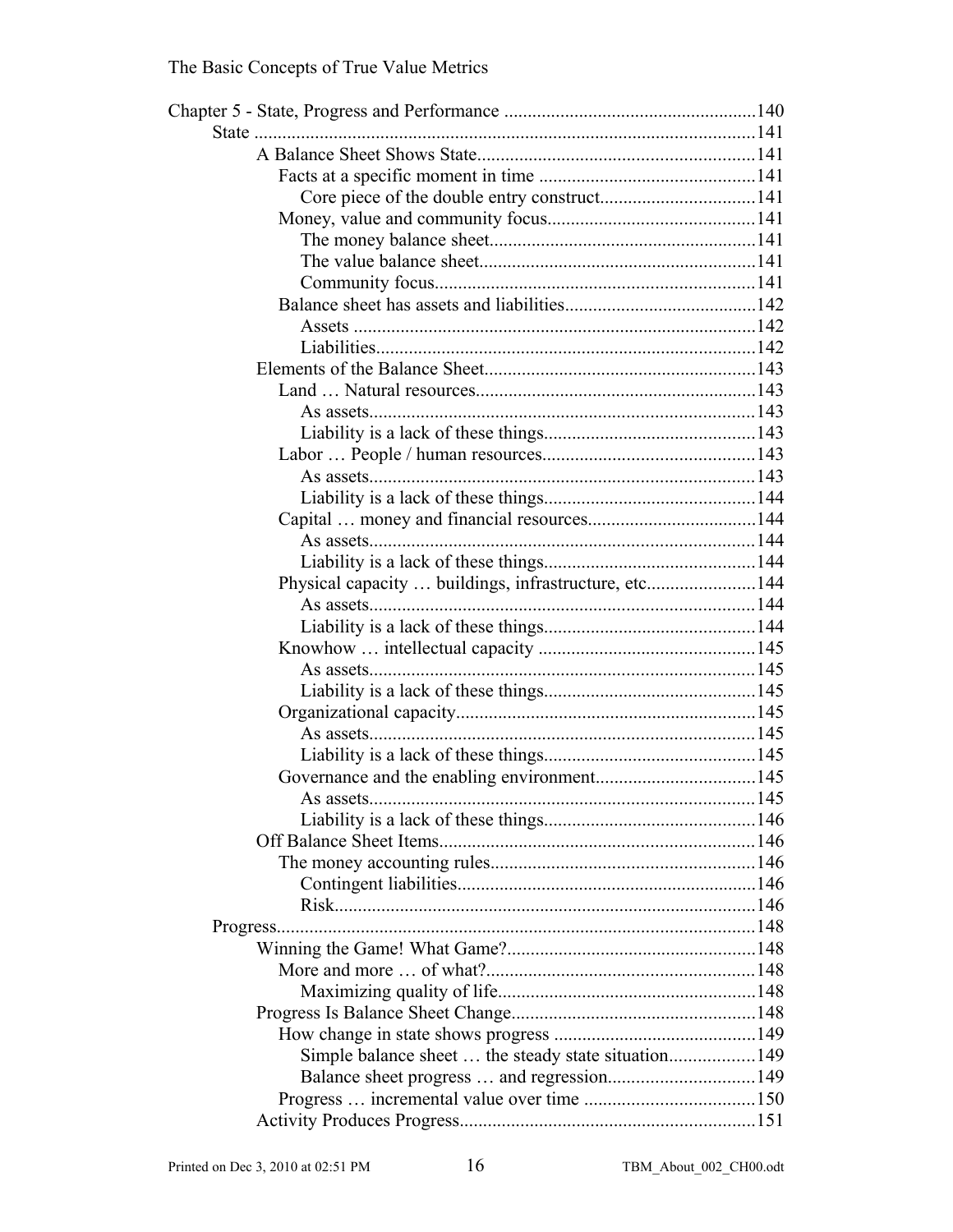| Value adding or destruction impacts balance sheet151  |  |
|-------------------------------------------------------|--|
|                                                       |  |
|                                                       |  |
|                                                       |  |
|                                                       |  |
|                                                       |  |
|                                                       |  |
|                                                       |  |
|                                                       |  |
| More and more and more is NOT the game!153            |  |
|                                                       |  |
|                                                       |  |
|                                                       |  |
|                                                       |  |
|                                                       |  |
|                                                       |  |
|                                                       |  |
|                                                       |  |
|                                                       |  |
|                                                       |  |
|                                                       |  |
| Sometimes a secret  other times just "don't know" 158 |  |
|                                                       |  |
|                                                       |  |
|                                                       |  |
|                                                       |  |
|                                                       |  |
|                                                       |  |
|                                                       |  |
|                                                       |  |
|                                                       |  |
|                                                       |  |
|                                                       |  |
|                                                       |  |
|                                                       |  |
|                                                       |  |
|                                                       |  |
|                                                       |  |
|                                                       |  |
|                                                       |  |
|                                                       |  |
|                                                       |  |
|                                                       |  |
|                                                       |  |
|                                                       |  |
|                                                       |  |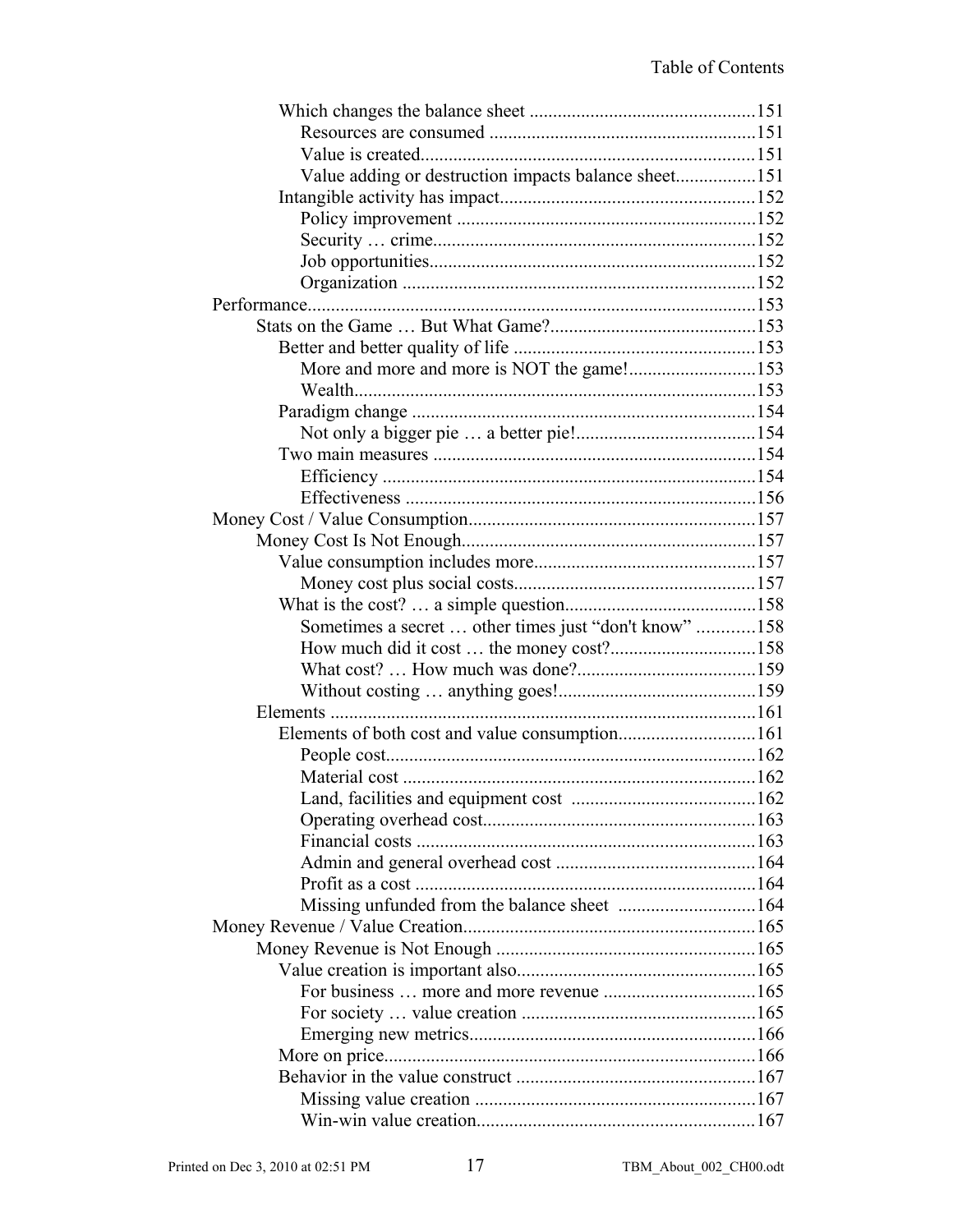| What value fiction arises from profit anyway? 172   |  |
|-----------------------------------------------------|--|
|                                                     |  |
|                                                     |  |
|                                                     |  |
|                                                     |  |
|                                                     |  |
|                                                     |  |
| Value destruction in a money economic boom174       |  |
|                                                     |  |
|                                                     |  |
|                                                     |  |
|                                                     |  |
|                                                     |  |
|                                                     |  |
|                                                     |  |
|                                                     |  |
| Performance taking profit and value into account176 |  |
|                                                     |  |
|                                                     |  |
|                                                     |  |
|                                                     |  |
| Activities assessed on a true value construct 177   |  |
|                                                     |  |
|                                                     |  |
|                                                     |  |
| How much efficiency? How much effectiveness? 179    |  |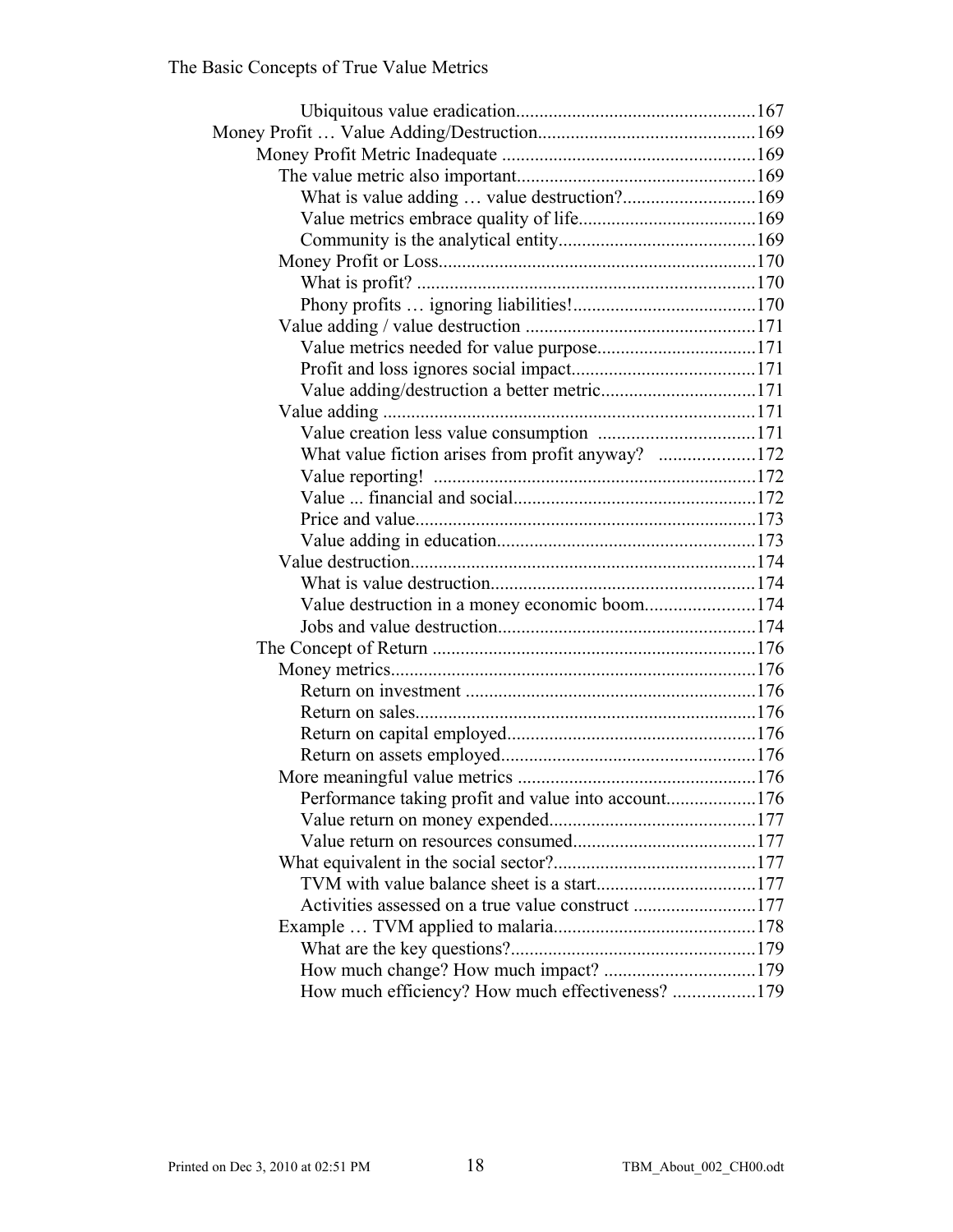| With government, decision making at the top!181      |  |
|------------------------------------------------------|--|
| With community, decision making bottom-up181         |  |
| At community level  multi-sector coordination182     |  |
|                                                      |  |
|                                                      |  |
|                                                      |  |
|                                                      |  |
|                                                      |  |
|                                                      |  |
| Progress  balance sheet change over time184          |  |
|                                                      |  |
| Quality of life determined at the community level184 |  |
|                                                      |  |
|                                                      |  |
|                                                      |  |
|                                                      |  |
| Unmet needs in a poor socio-economic setting186      |  |
|                                                      |  |
|                                                      |  |
|                                                      |  |
|                                                      |  |
|                                                      |  |
|                                                      |  |
| Community plans, oversight and accountability188     |  |
|                                                      |  |
|                                                      |  |
|                                                      |  |
|                                                      |  |
|                                                      |  |
|                                                      |  |
|                                                      |  |
|                                                      |  |
|                                                      |  |
|                                                      |  |
|                                                      |  |
|                                                      |  |
|                                                      |  |
|                                                      |  |
|                                                      |  |
|                                                      |  |
|                                                      |  |
|                                                      |  |
|                                                      |  |
|                                                      |  |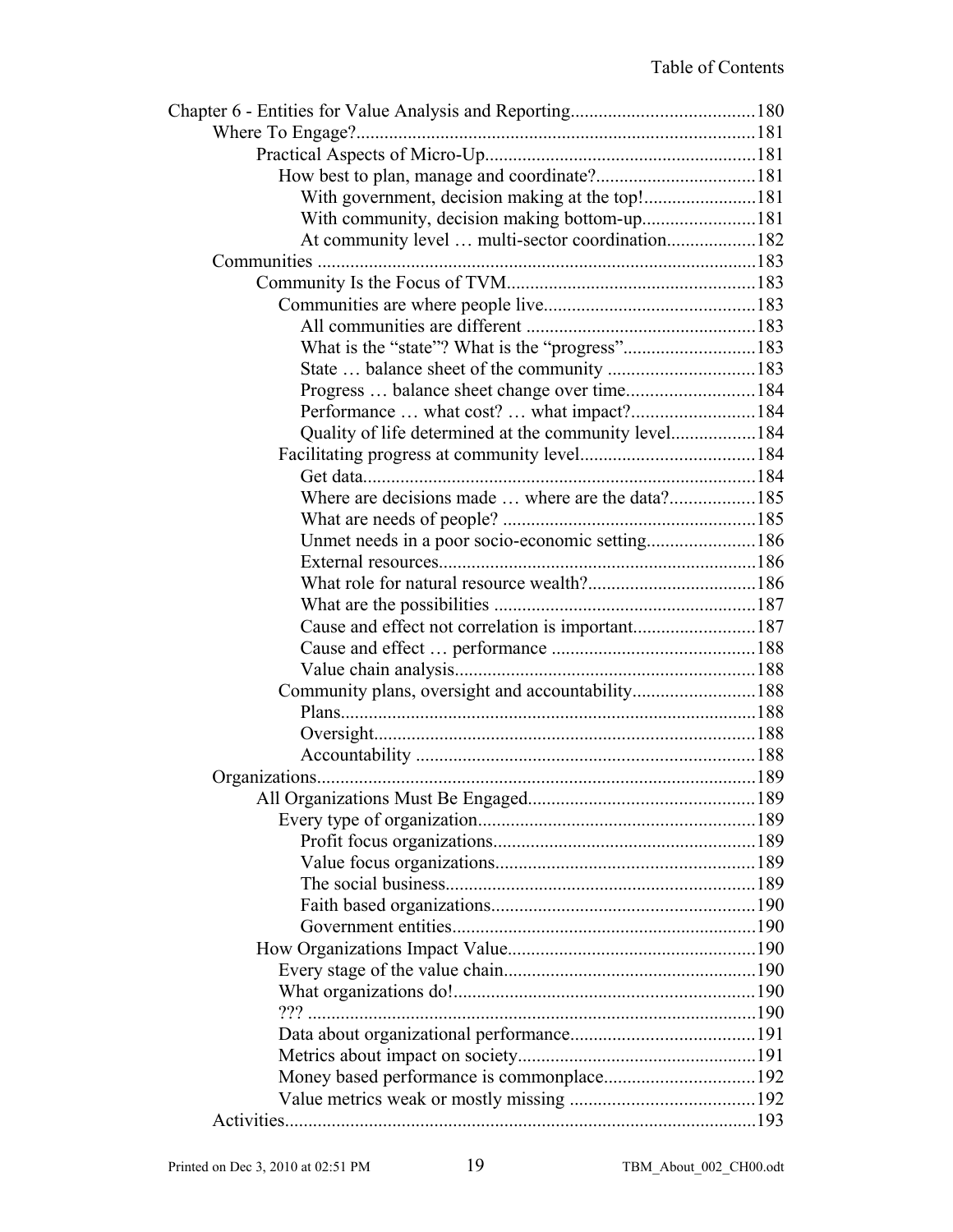| What cost  what resources are being consumed?194 |  |
|--------------------------------------------------|--|
|                                                  |  |
|                                                  |  |
|                                                  |  |
|                                                  |  |
|                                                  |  |
|                                                  |  |
|                                                  |  |
|                                                  |  |
|                                                  |  |
|                                                  |  |
|                                                  |  |
|                                                  |  |
|                                                  |  |
|                                                  |  |
|                                                  |  |
|                                                  |  |
|                                                  |  |
|                                                  |  |
|                                                  |  |
|                                                  |  |
|                                                  |  |
|                                                  |  |
|                                                  |  |
|                                                  |  |
|                                                  |  |
|                                                  |  |
|                                                  |  |
| Range of people interactions in community 202    |  |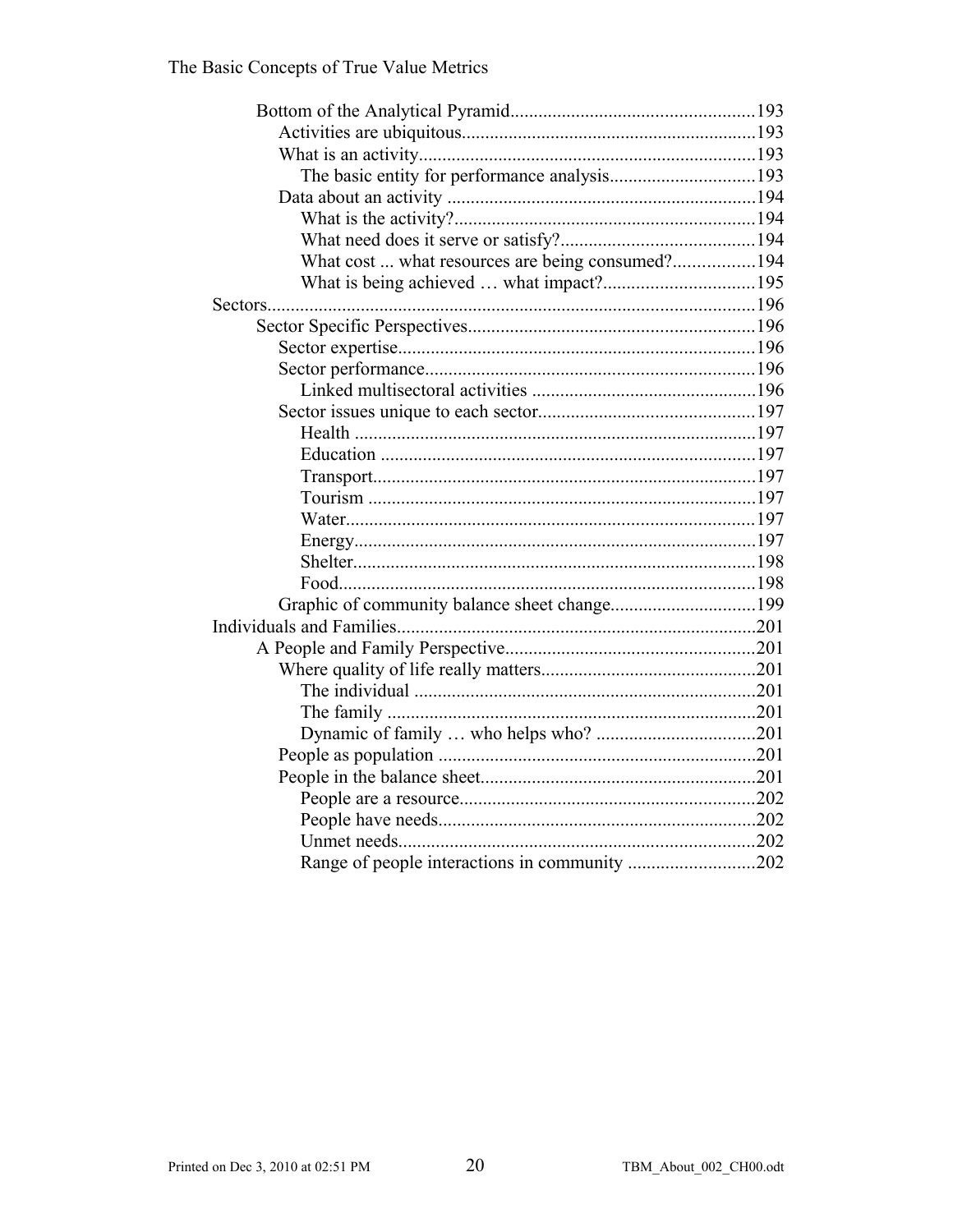| .203 |
|------|
|      |
|      |
|      |
|      |
|      |
|      |
| .205 |
|      |
| .206 |
| .206 |
| .207 |
|      |
|      |
| .208 |
|      |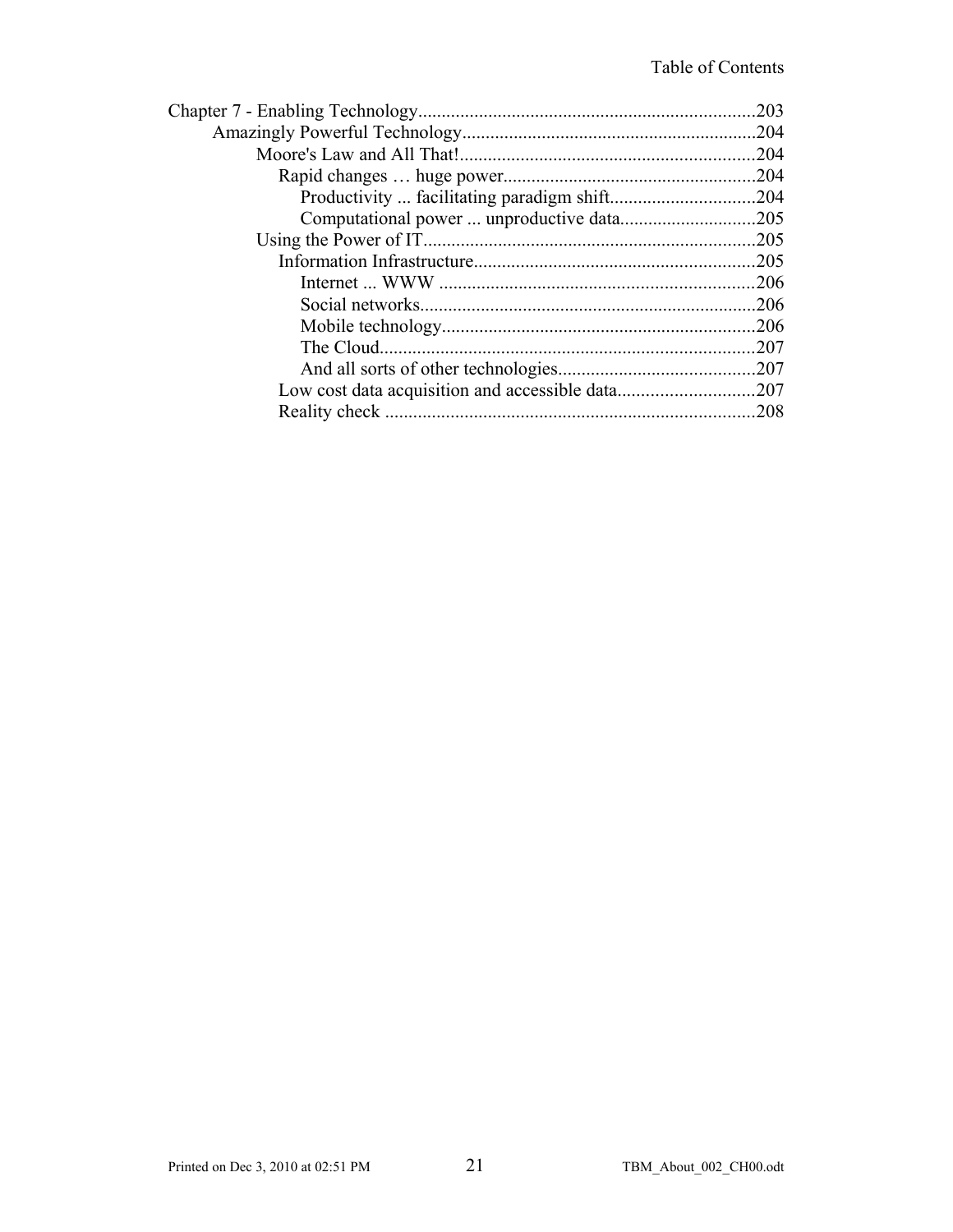| Become a data contributor and friend of TVM211       |  |
|------------------------------------------------------|--|
|                                                      |  |
|                                                      |  |
|                                                      |  |
|                                                      |  |
|                                                      |  |
|                                                      |  |
|                                                      |  |
| The first work  get some easy data organized213      |  |
|                                                      |  |
|                                                      |  |
|                                                      |  |
|                                                      |  |
|                                                      |  |
|                                                      |  |
|                                                      |  |
|                                                      |  |
|                                                      |  |
|                                                      |  |
|                                                      |  |
|                                                      |  |
|                                                      |  |
|                                                      |  |
|                                                      |  |
|                                                      |  |
|                                                      |  |
|                                                      |  |
|                                                      |  |
|                                                      |  |
|                                                      |  |
| Are you part of a church  religious organization?221 |  |
|                                                      |  |
|                                                      |  |
|                                                      |  |
|                                                      |  |
|                                                      |  |
|                                                      |  |
|                                                      |  |
|                                                      |  |
|                                                      |  |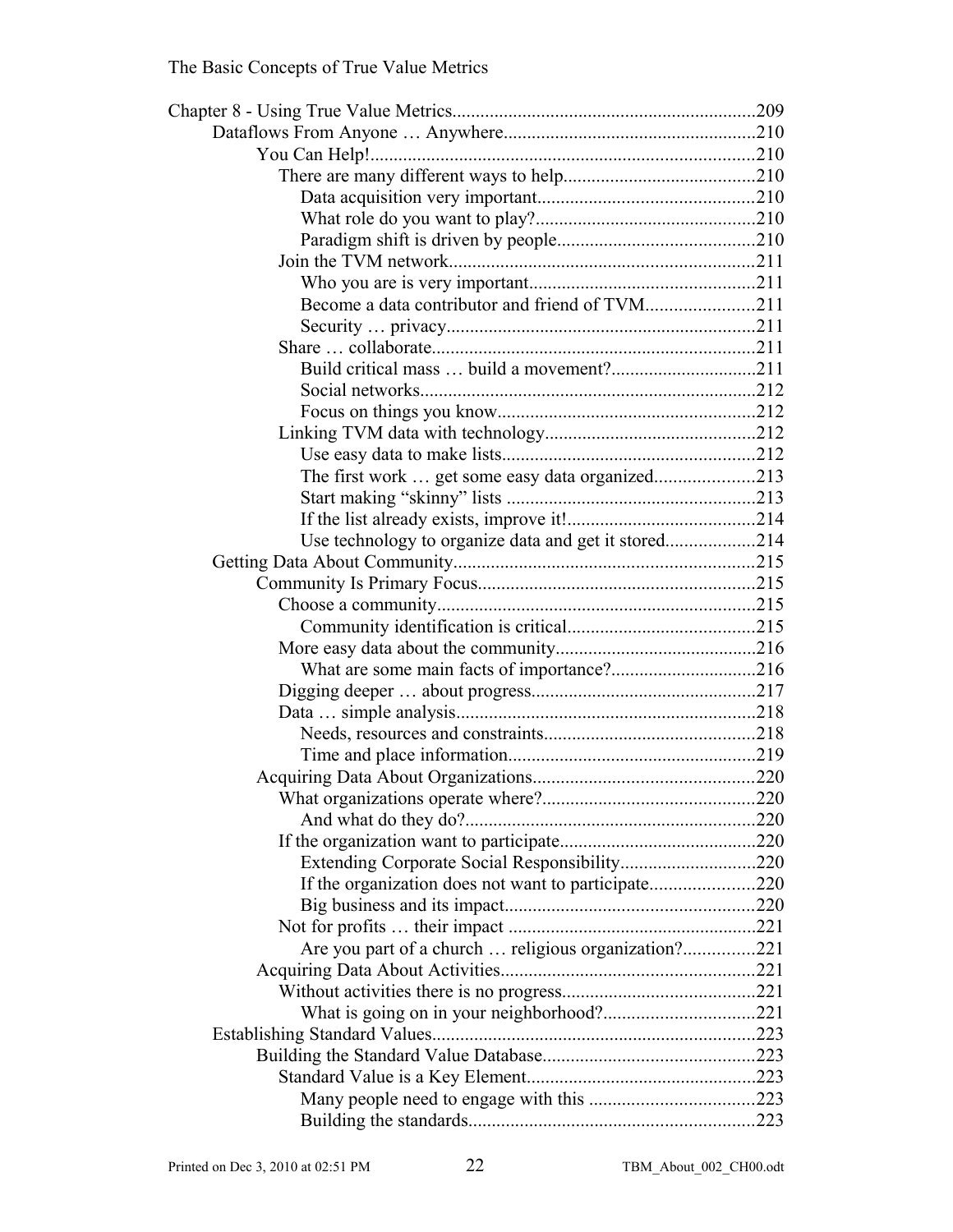|                                                  | .224 |
|--------------------------------------------------|------|
|                                                  |      |
|                                                  | .224 |
|                                                  |      |
| Building data about people and organizations225  |      |
|                                                  |      |
|                                                  |      |
|                                                  |      |
|                                                  |      |
|                                                  |      |
|                                                  |      |
|                                                  |      |
|                                                  |      |
| Differentiating between various organizations228 |      |
|                                                  |      |
|                                                  |      |
|                                                  | .230 |
|                                                  |      |
|                                                  |      |
|                                                  |      |
|                                                  |      |
|                                                  | .230 |